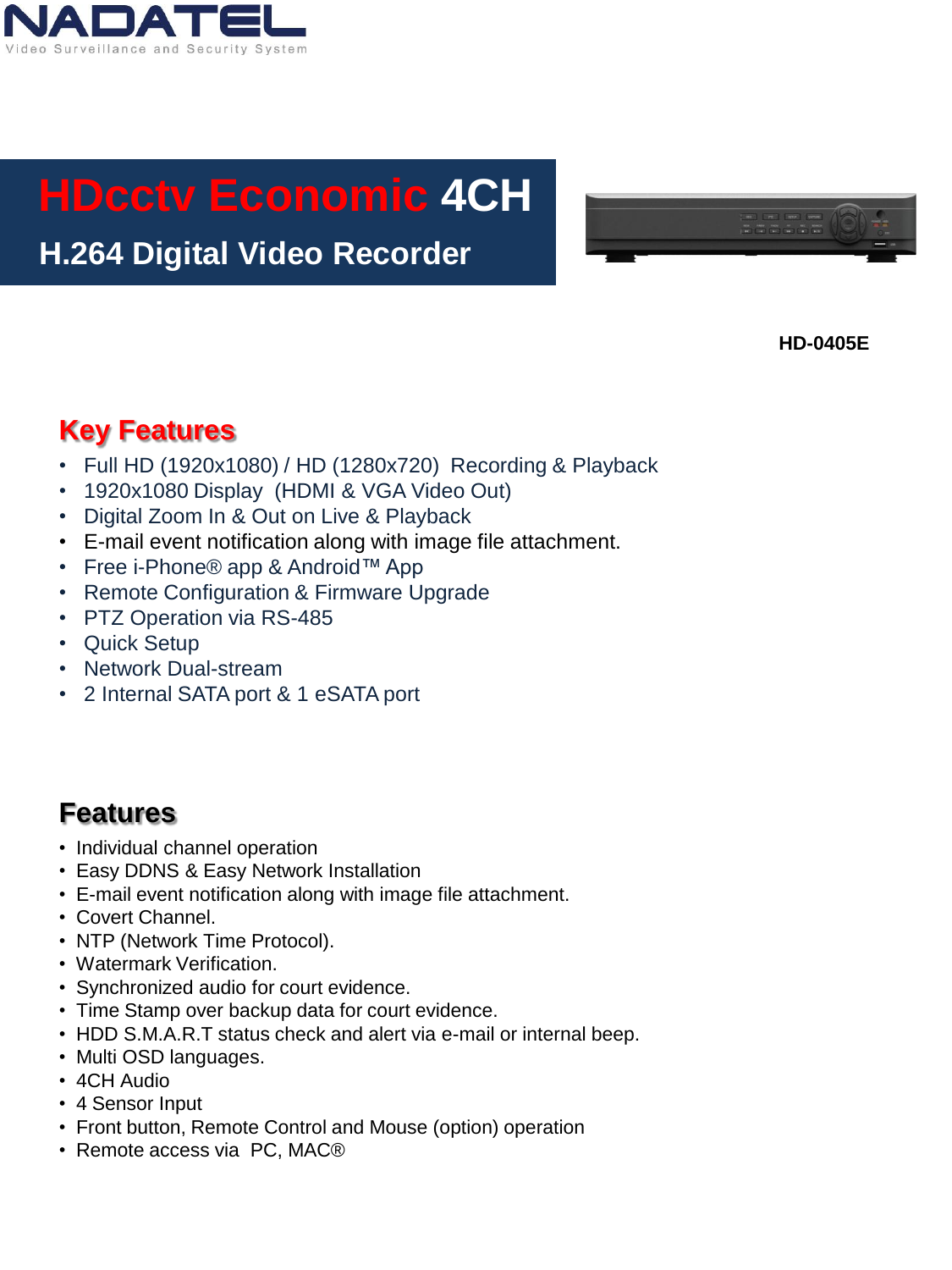

## **Specification**

| <b>ITEM</b>    |                               |                     | <b>HD-0405E</b>                                                  |
|----------------|-------------------------------|---------------------|------------------------------------------------------------------|
| Video          | Input                         | Input Level         | 4CH HD-SDI (1080p25/30, 1080i50/60, 720p25/30/50/60)             |
|                | Output                        | <b>Main Monitor</b> | HDMI (Max. 1920x1080)                                            |
|                |                               | Sub Monitor         | VGA (Max. 1920x1080)                                             |
| Audio          | Input                         |                     | 4CH Line Input                                                   |
|                | Output                        |                     | 1CH Line and HDMI Output                                         |
|                | Audio Codec                   |                     | G.711                                                            |
|                | Sensor Input                  |                     | 4 CH, NC/NO Selectable                                           |
| Alarm          | Alarm Out                     |                     | 1/2CH out by Sensor, Motion and Video Loss                       |
|                | Operation                     |                     | PentaPlex                                                        |
| Live           | Digital Zoom                  |                     | Support                                                          |
|                | <b>Channel Sequence</b>       |                     | $3 \sim 60$ seconds Auto                                         |
|                | Compression                   |                     | H.264                                                            |
|                | Resolution                    |                     | Up to 1920x1080                                                  |
|                | <b>Frame Rate</b>             |                     | 1080p max. 7fps/CH, 720p max. 15fps /CH                          |
| Recording      | <b>Recoding Quality Grade</b> |                     | 5 Levels                                                         |
|                | <b>Motion Detection</b>       |                     | Setup by Grid                                                    |
|                | Pre Recording                 |                     | Min. 15 seconds and Max. 20 minutes                              |
|                | Post Recording                |                     | $10 \sim 60$ seconds                                             |
|                | Digital Zoom                  |                     | Zoom-in of specific area                                         |
| Playback       | Speed                         | FF                  | x1/4, x1/2, x2, x4, x8, x16, x32                                 |
|                |                               | <b>FR</b>           | x2, x4, x8, x16, x32                                             |
|                | Search Mode                   |                     | Timeline, Event, Archive, Log, Specific Time, Quick Search (TBD) |
|                | <b>File Format</b>            |                     | <b>BMP/Proprietary Format</b>                                    |
| Backup         | Media                         |                     | <b>USB/External HDD/Network</b>                                  |
|                | <b>Built-in Viewer</b>        |                     | Yes                                                              |
| <b>Network</b> | Dual Streaming for Live       |                     | Main: Recording quality, Sub: 640x360                            |
|                | Playback                      |                     | H.264 HD (Same as recorded data)                                 |
|                | Streaming                     |                     | RTP/RTSP/RTCP                                                    |
|                | Protocols                     |                     | HTTP, DDNS, NTP, SMTP                                            |